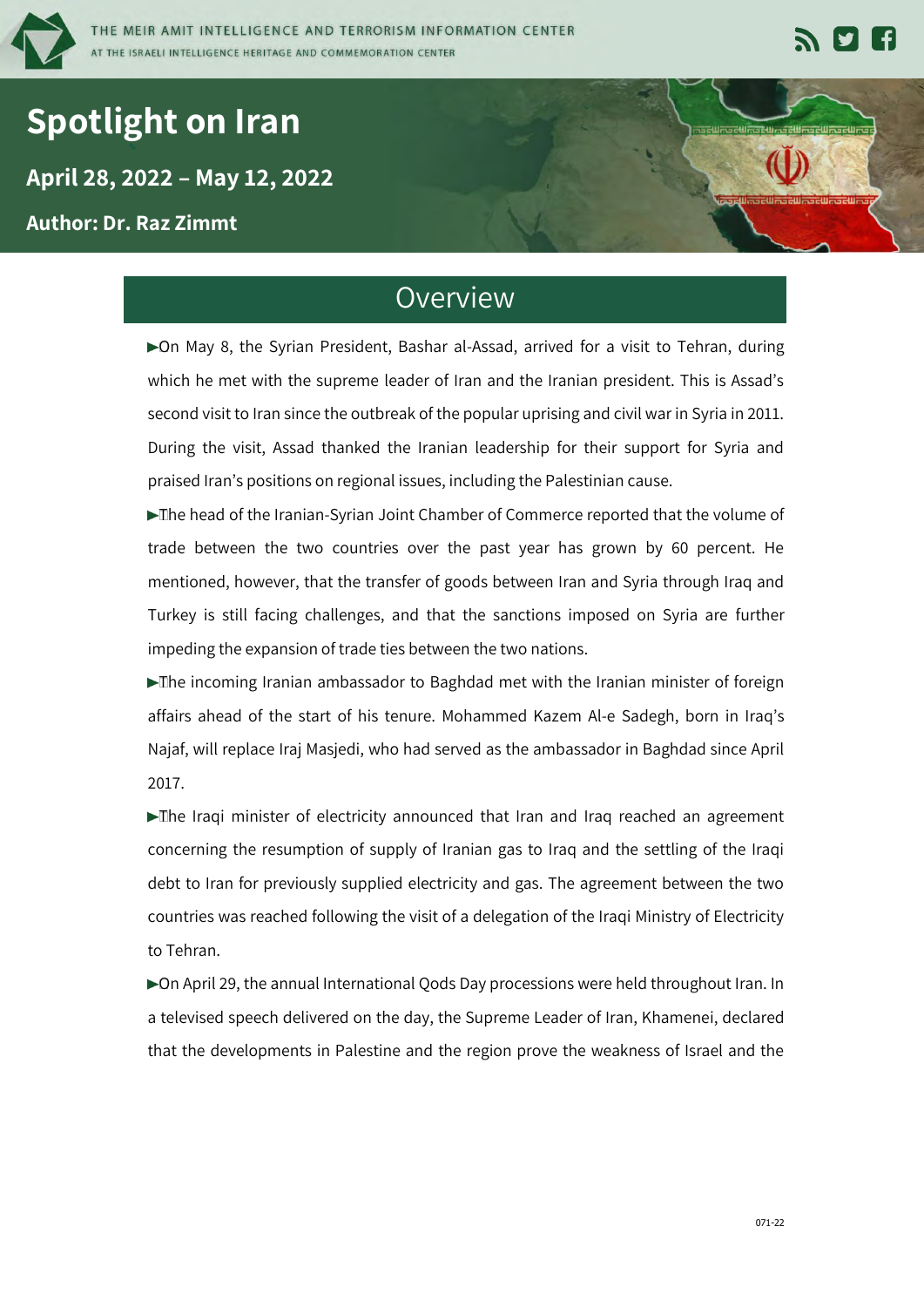United States and the commitment of the Palestinian people to continuing the struggle against Israel.

The Iranian minister of foreign affairs spoke on the phone with the Taliban's foreign minister and expressed concern in light of the recent terror attacks in Afghanistan. He demanded that Taliban authorities take the steps necessary to ensure the security of the Iranian embassy and consulates in Afghanistan.

## Iranian Involvement in Syria

▶ On May 8, the President of Syria, Bashar al-Assad, arrived for a visit to Tehran, which lasted a few hours, during which he met with the Supreme Leader of Iran, Ali Khamenei, and with the President of Iran, Ebrahim Raisi. The meeting between the supreme leader of Iran and the Syrian president was also attended by the Iranian Minister of Foreign Affairs, Hossein-Amir Abdollahian, and the Commander of the Qods Forces of the Islamic Revolutionary Guards Corps (IRGC), Esmail Qa'ani. This is Assad's second visit to Tehran since the outbreak of the Syrian uprising in 2011, which turned into a civil war. His prior visit took place in February 2019.

During his meeting with President Assad, the Supreme Leader of Iran, Khamenei, called for deepening ties between Iran and Syria and declared that relations between the two are vital for both nations, and that those ties not only must not be weakened, but should be bolstered as much as possible. He remarked that Syria today is not the Syria prior to the war, and that despite the destruction due to the war, Syria now enjoys much greater respect and prestige than before. Khamenei proclaimed that while some leaders of Arab countries meet with the heads of the "Zionist regime" and drink coffee with them, the people of the region are filling the streets in processions marking International Qods Day, chanting anti-Zionist slogans. In his meeting with Assad, President Raisi declared that what is shaping the future of the region are not negotiation tables and agreements, such as the Oslo and Camp David Accords, but it is the resistance of the people of the region that is determining the new regional order. He pointed to the need to bolster cooperation and coordination between Iran and Syria and remarked that Iran is interested in expanding ties with Syria, particularly in the spheres of the economy and trade. Assad thanked Iran for its support to Syria and stated that the strategic relations between the two countries are the main factor that prevented the "Zionist regime" from taking over the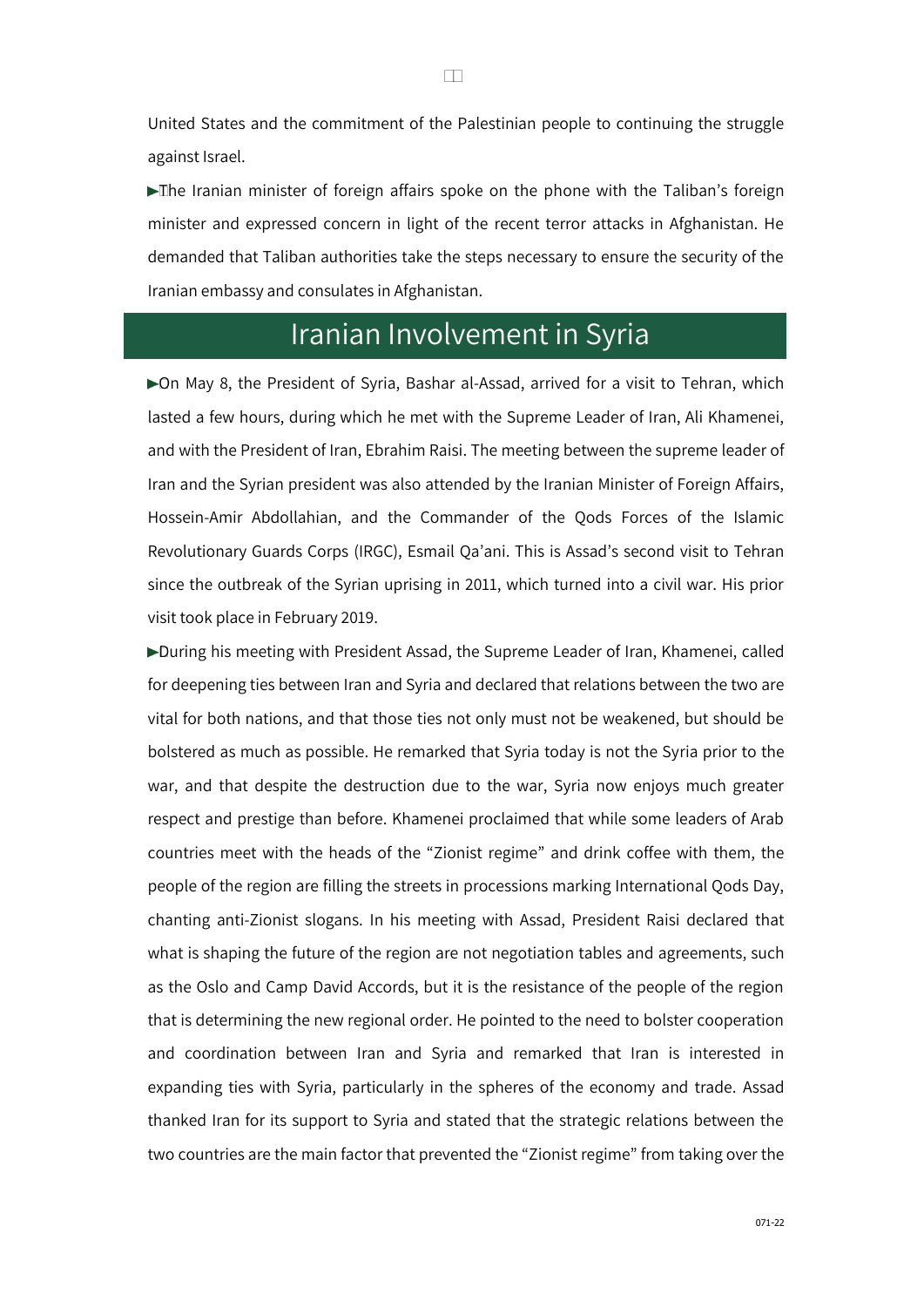entire region. He praised Iran's position since the Islamic Revolution concerning regional affairs, and particularly when it comes to the Palestinian cause, which according to him, has proved to the people of the region that this path [of resistance] is the correct one (Tasnim, May 8).

The website Nour News, which is affiliated with the Iranian Supreme National Security Council, claimed in a commentary published following Assad's visit to Tehran (published on May 9), that the visit of the Syrian president and his meetings with senior Syrian officials proves that no factor can prevent the expansion of strategic ties between the two countries. The commentary also argued that the end of the war in Syria provides new opportunities for expanding cooperation in the spheres of the economy, trade, industry and construction, and that one of the central matters discussed during the visit, was the expansion of economic cooperation between Iran and Syria.



**The meeting of President Assad with President Raisi and Supreme Leader Khamenei. (Tasnim, May 8)** 

On May 1, the Iranian Minister of Foreign Affairs, Hossein Amir Abdollahian, spoke on the phone with the Syrian Minister of Foreign Affairs, Faisal Mekdad, on the occasion of Eid al-Fitr, and discussed bilateral relations and developments in the Palestinian arena. The Syrian minister called for expanding cooperation between the two nations in all spheres, and stressed Tehran's support for Syria and its willingness to help it overcome the economic sanctions imposed on it (SANA, May 2).

In an interview to the IRNA news agency (May 3), the Head of the Iranian-Syrian Joint Chamber of Commerce, Kivan Kashefi, reported that the volume of trade between the two countries has grown over the past year by 60 percent. He explained the rise by pointing to the improvement in the transfer of goods through Iraq, increasing the number of flights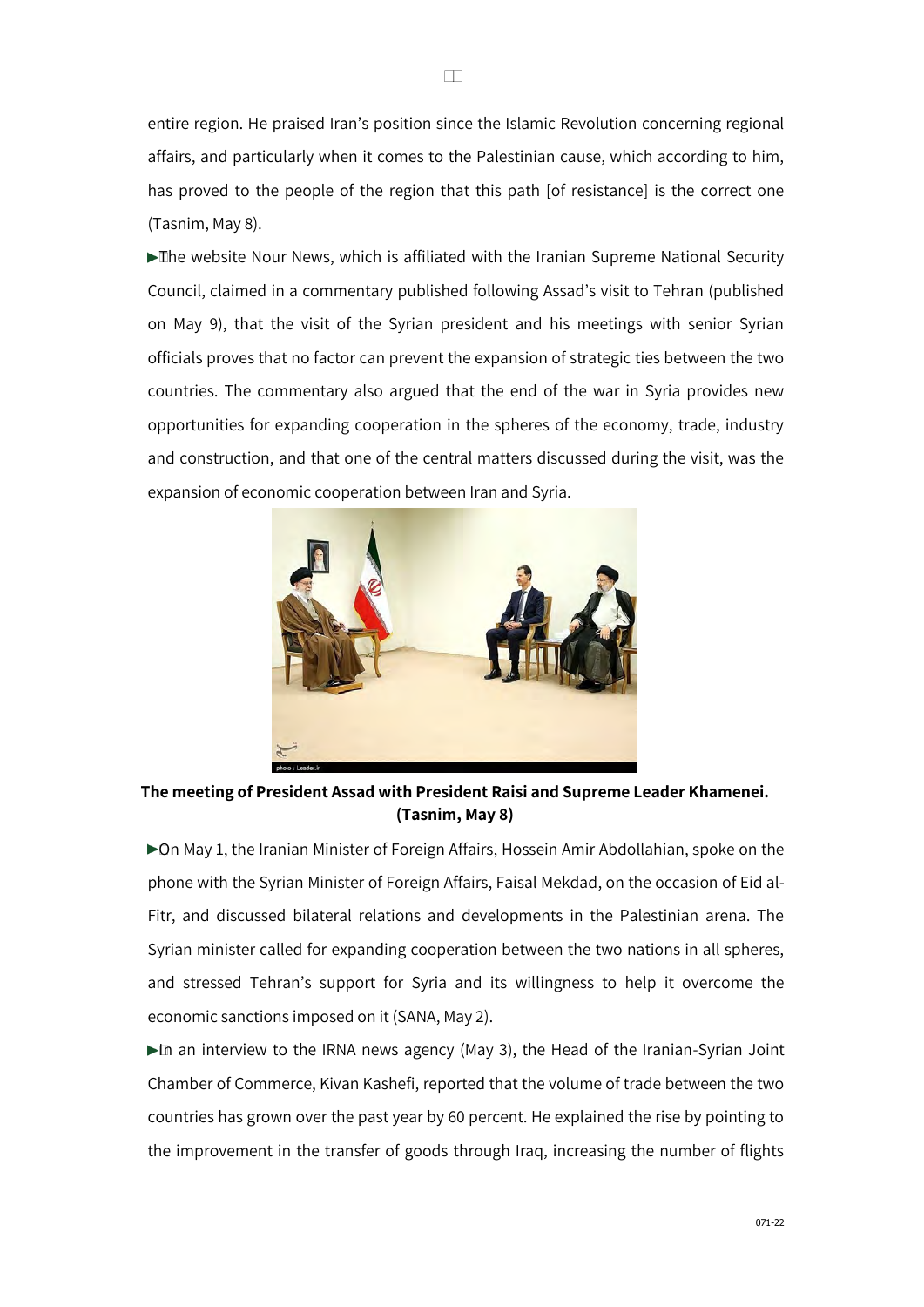from Iran to Syria, and trade agreements signed by the two countries. He remarked, however, that the transfer of goods from Iran to Syria through Iraq and Turkey is still expensive and complicated, and that the economic sanctions placed on Syria are hindering the transfer of money between the two countries.

The pro-opposition Syrian outlet, Ayn al-Furat, reported (May 4) that during the past month, Iran removed several officers who worked at the Aleppo Airport, and replaced them with Iranian commanders, in an effort to regain control over the airfield and tighten security there. This followed several recent security incidents, including an event in which an accidental tossing of a hand grenade led to the injury of an IRGC officer, and the killing of an officer with the pro-Iranian Pakistani militia, the Zeynabiyoun, which operates in Syria under IRGC guidance. According to this report, Iran sees great importance in ensuring the security in this airbase, which is used to move Iranian-linked forces in northern Syria.

### Iranian Involvement in Iraq

On May 5, the President of Iran, Ebrahim Raisi, spoke on the phone with the Prime Minister of Iraq, Mustafa al-Kazimi, on the occasion of Eid al-Fitr. Raisi stressed Iran's support f or the unity of Iran and expressed hope that a new government will soon be formed in Iraq (Tasnim, May 5).

▶ On May 7, Iran's incoming ambassador to Iraq, Mohammad Kazem Al-e Sadegh, met with the Iranian Minister of Foreign Affairs, Hossein Amir Abdollahian, ahead of the start of his term as ambassador (ISNA, May 8). Al-e Sadegh is replacing Iraj Masjedi in this role, who has served as the ambassador to Baghdad since April 2017. The new ambassador, born in Iraq's city of Najaf, previously served as the deputy ambassador to Baghdad.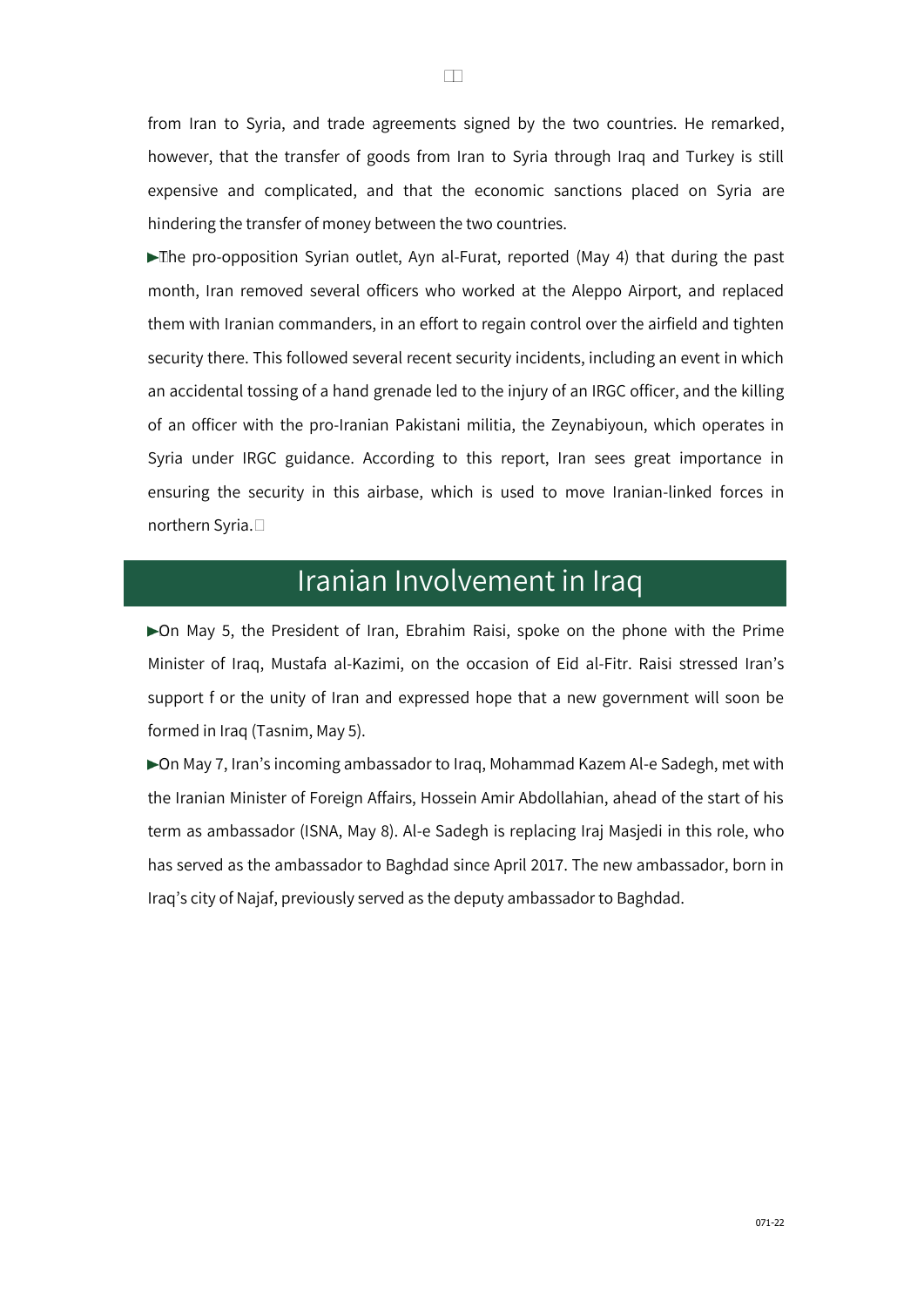

**The meeting between the Iranian minister of foreign affairs and the incoming Iranian ambassador to Baghdad. (ISNA, May 8)** 

Adel Karim, Iraq's Minister of Electricity, announced that Iran and Iraq have reached an agreement concerning the restart of supply of Iranian gas to Iraq, and the settlement of the Iraqi debt to Iran (Fars, April 29). The agreement between the two countries was reached after the visit of an Iraqi delegation to Tehran, which discussed the issue of the Iraqi debt to Iran for the import of electricity and gas from Iran. On April 30, the Chairman of the Iranian-Iraqi Joint Chamber of Commerce, Yahya Al-e Eshaq, reported that the payment of the Iraqi debt will commence in a number of days. He mentioned that billions of dollars will be transferred to Iran's public sector through the Iranian Central Bank, and assets worth nine billion dollars will be transferred to the Iranian private sector (Mehr, April 29).

Seyyed Kamal Hosseini, the Chairman of the Kurdistan Province Chamber of Commerce of western Iran, stated in an interview to the Iranian news agency ILNA (April 28) that the volume of export of the Kurdistan Province of Iran to the Kurdistan region in northern Iraq has dropped by 36 percent over the past year (2021-2022) and stood at 432 million dollars. He mentioned that Turkey is the main competition of Iran in Iraq and the Kurdistan region, and that the volume of Turkish exports to Iraq over the past year reached 18 billion dollars, double the volume of Iranian exports to Iraq.

### Iranian Involvement in the Palestinian Arena

On April 29, the processions marking International Qods Day were held across Iran, for the first time since the outbreak of COVID-19. International Qods Day has been held since 1979 on the last Friday of the month of Ramadan, based on the decision of the leader of the Islamic Revolution, Ayatollah Ruhollah Khomeini. The event is intended to express the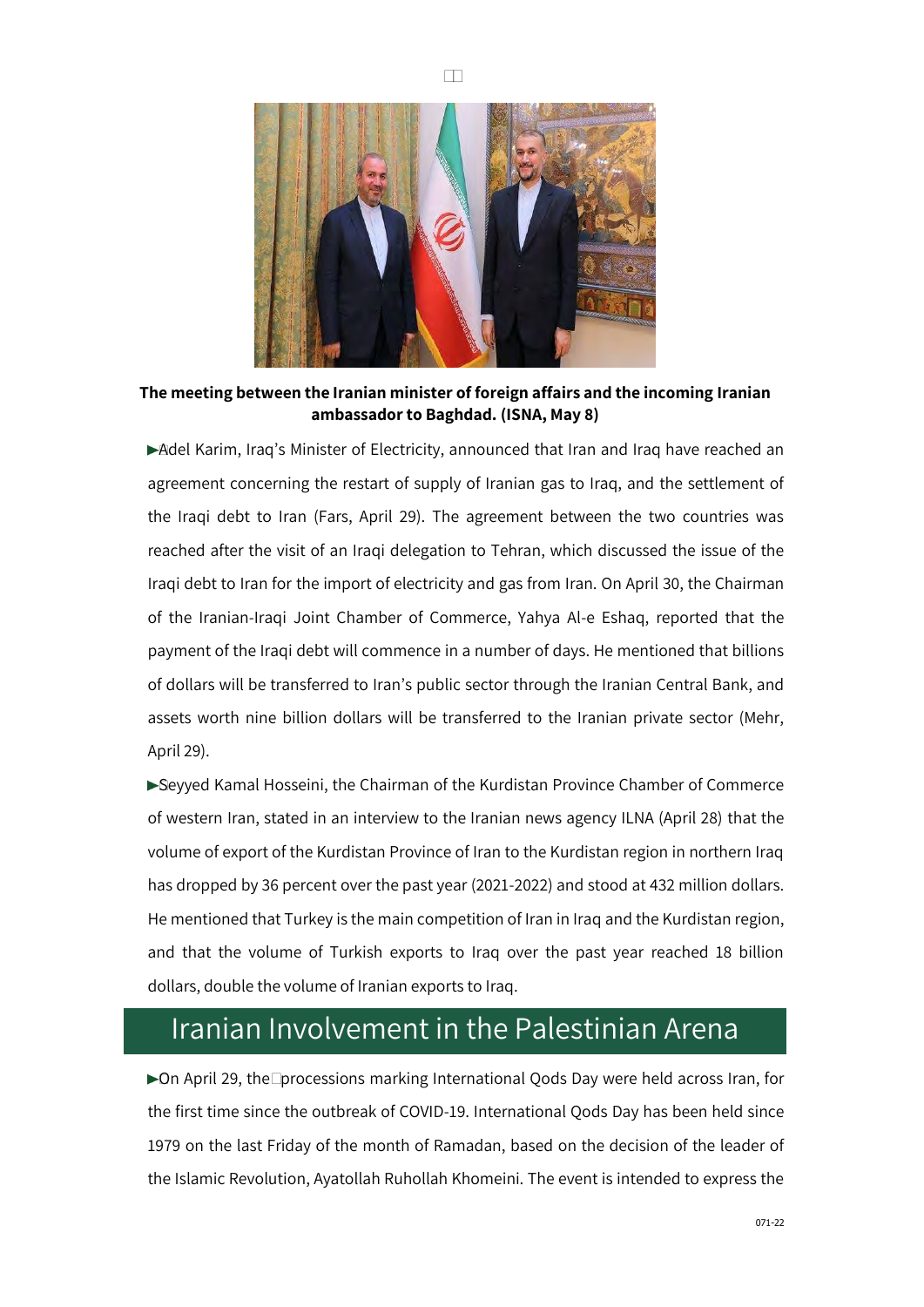support of Iran and the Muslim world to the Palestinian cause and the "liberation of Palestine," and to call for the destruction of Israel and show defiance against the United States and its Arab allies in the region. In a televised speech on the occasion of International Qods Day, the Supreme Leader of Iran, Ali Khamenei, that developments in Palestine and west Asia signal that a new balance of power is emerging that will affect the present and future of Palestine, and that "unbeatable will" has replaced the "unbeatable army" of the Zionists. He further claimed that "the criminal Zionist army" has been forced to move from offense to defense, and that the main backer of the "Zionist regime," the United States, has suffered great defeats in the international and domestic arenas, and that "the Zionist regime" itself is mired in a myriad of problems in the political and military arenas. Khamenei remarked in his speech, which he delivered in Arabic, that polls indicate that almost 70 percent of the Palestinians in historical Palestine support carrying out attacks against "the Zionist regime," which indicates the complete willingness of the Palestinians to take on this regime. He added that the incidents in Palestine in recent years have annulled all plans of compromise with the "Zionist enemy," including the Oslo Accords, the two-state solution, the "Deal of the Century," all through the power of resistance. He stressed Iran's support for the resistance camp and the Palestinian resistance, condemned the normalization of relations between Israel and a number of Arab states, and praised the Palestinian martyrs, their families, the Palestinian prisoners and fighters (Tasnim, April 29).



#### **International Qods Day procession in Tehran. (Tasnim, April 29)**

The Commander of the IRGC, Hossein Salami, declared in a speech delivered on the occasion of the International Qods Day, that the Palestinians have realized that it is impossible to strive for security, independence and return to the homeland through a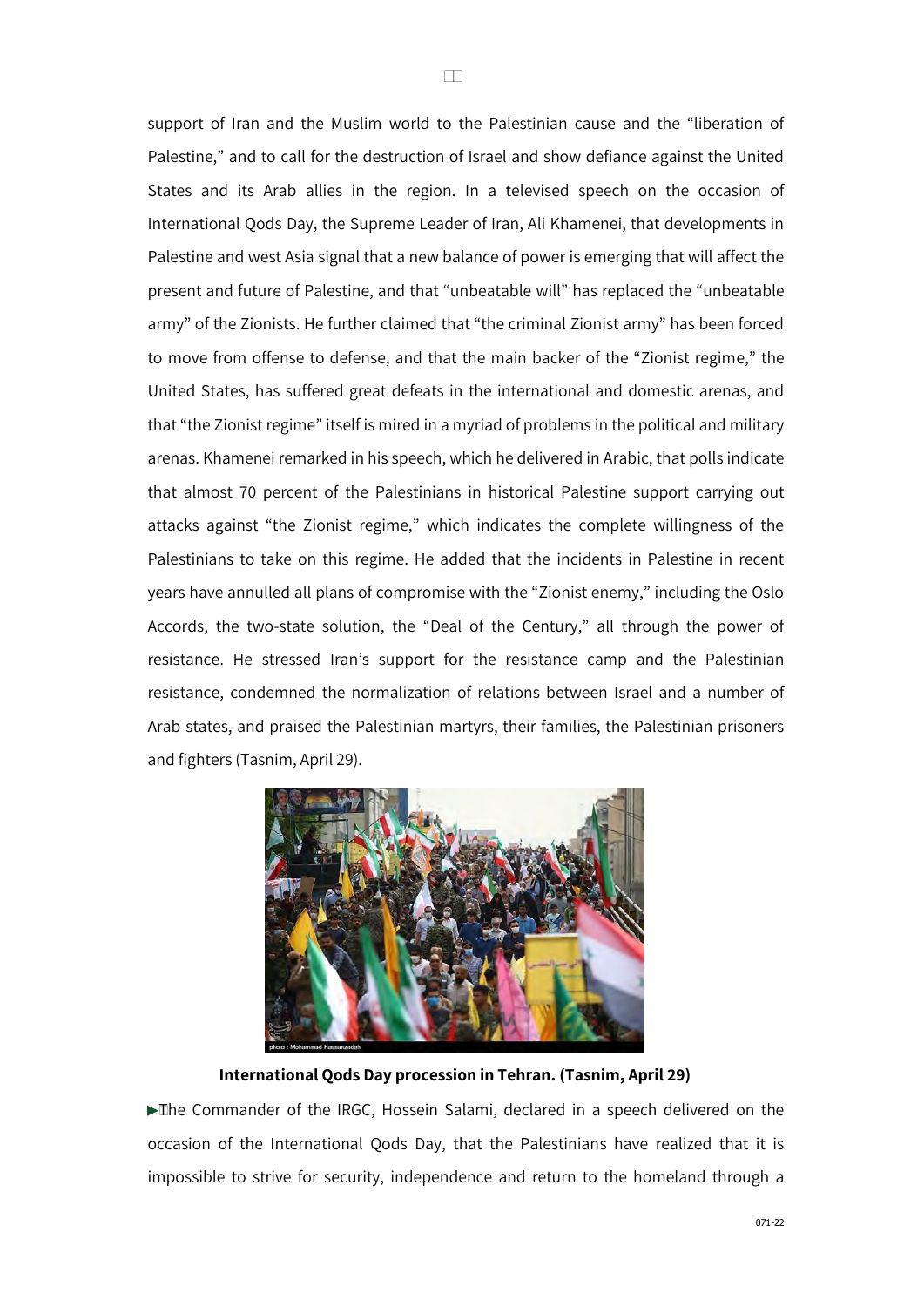"piece of paper," and that there can not be any compromise with the oppressors. He called on the Palestinians to persist in their struggle and declared that Israel is creating the conditions for its destruction and will disappear soon. According to him, the United States can no longer assist Israel, and is like an ambulance that is responding to a call of a patient after he had already died (ISNA, April 29). The Commander of the Qods Force of the IRGC, Esmail Qa'ani, declared in a speech in Mashhad that the life of the "Zionist regime" is coming to an end, and that the "resistance front" is growing stronger day by day. He advised the residents of Palestine to sell their property in the "occupied territories" and return to their homes in Europe before it is too late (Tasnim, April 29).

On April 27, a Hamas delegation led by a member of the group's politburo, Khalil al-Hayya, and a senior Hamas official, Osama Hamdan, arrived for a visit to Tehran to participate in the International Qods Day events. On April 28, the delegation met with the Speaker of the Majlis, Mohammad Baqer Qalibaf, who stressed the importance of the Palestinian cause and Jerusalem to Iran, and its support for the Palestinians. He remarked that the Islamic nation, the resistance groups and the Muslim world must make normalization between the countries of the region and Israel costlier, and that the first priority in addressing the Palestinian question is jihad, resistance and struggle (Tasnim, April 28).



**The meeting between the speaker of the Majlis and the Hamas delegation. (al-Alam, April 28)**